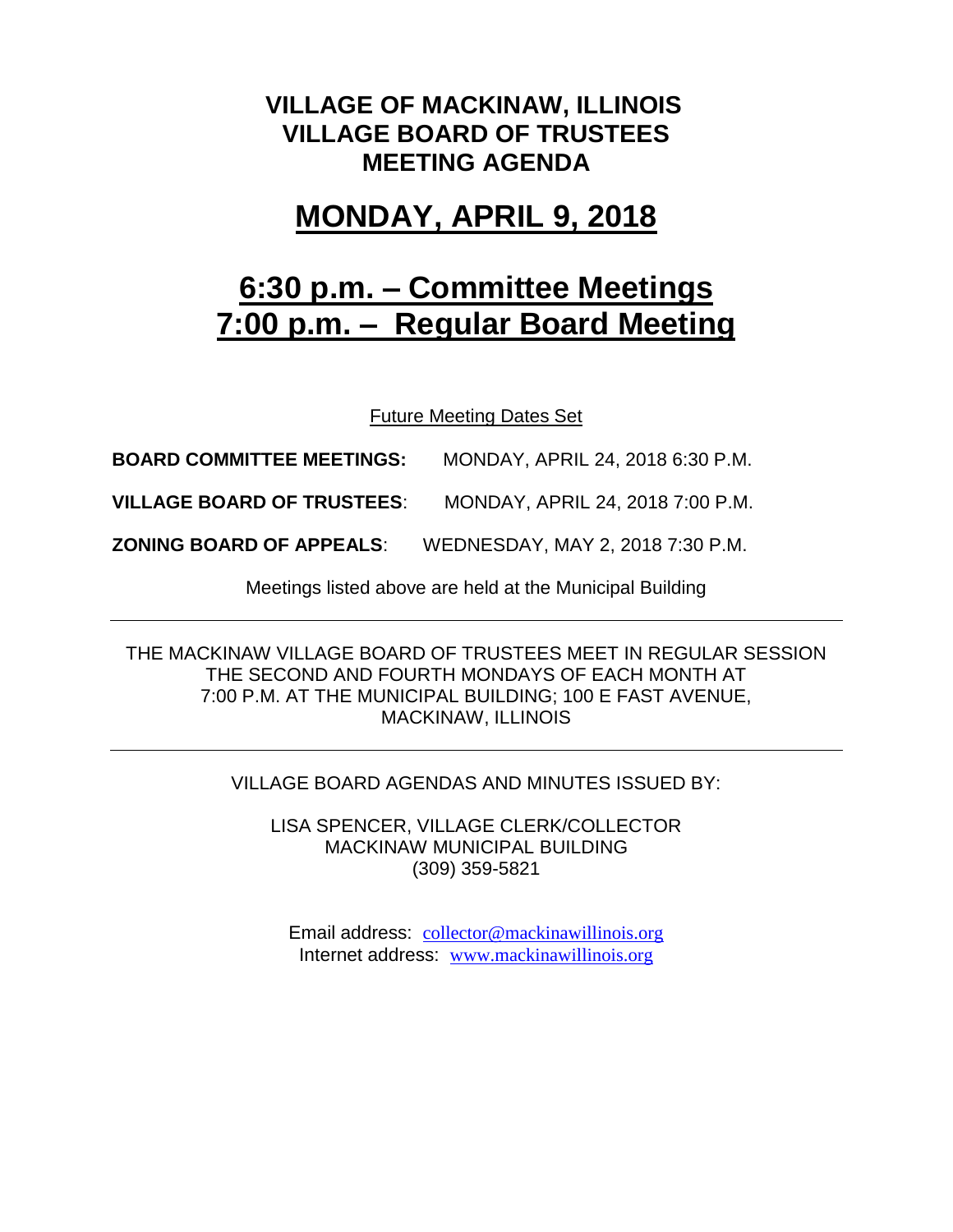### **VILLAGE OF MACKINAW, ILLINOIS VILLAGE BOARD OF TRUSTEES COMMITTEE MEETINGS AGENDA**

# **MONDAY – APRIL 9, 2018 6:30 P.M.**

**I. FINANCE COMMITTEE – Candy Haynes and Carolyn Elmore**

**Approval of minutes Operating budget Employee health insurance Public Comment/New Business**

#### **II. BEAUTIFICATION AND PARKS COMMITTEE – Josh Schmidgall Approval of minutes Public Comment/New Business**

### **III. PUBLIC WORKS COMMITTEE – Mark Morman and Jerry Peterson**

**Approval of minutes Public Comment/New Business**

#### **IV. POLICE COMMITTEE – Craig Friend and Kraig Kamp**

**Approval of minutes Public Comment/New Business**

### **V. ZONING COMMITTEE – Kraig Kamp**

**Approval of minutes Public Comment/New Business**

#### **VI. ADJOURNMENT**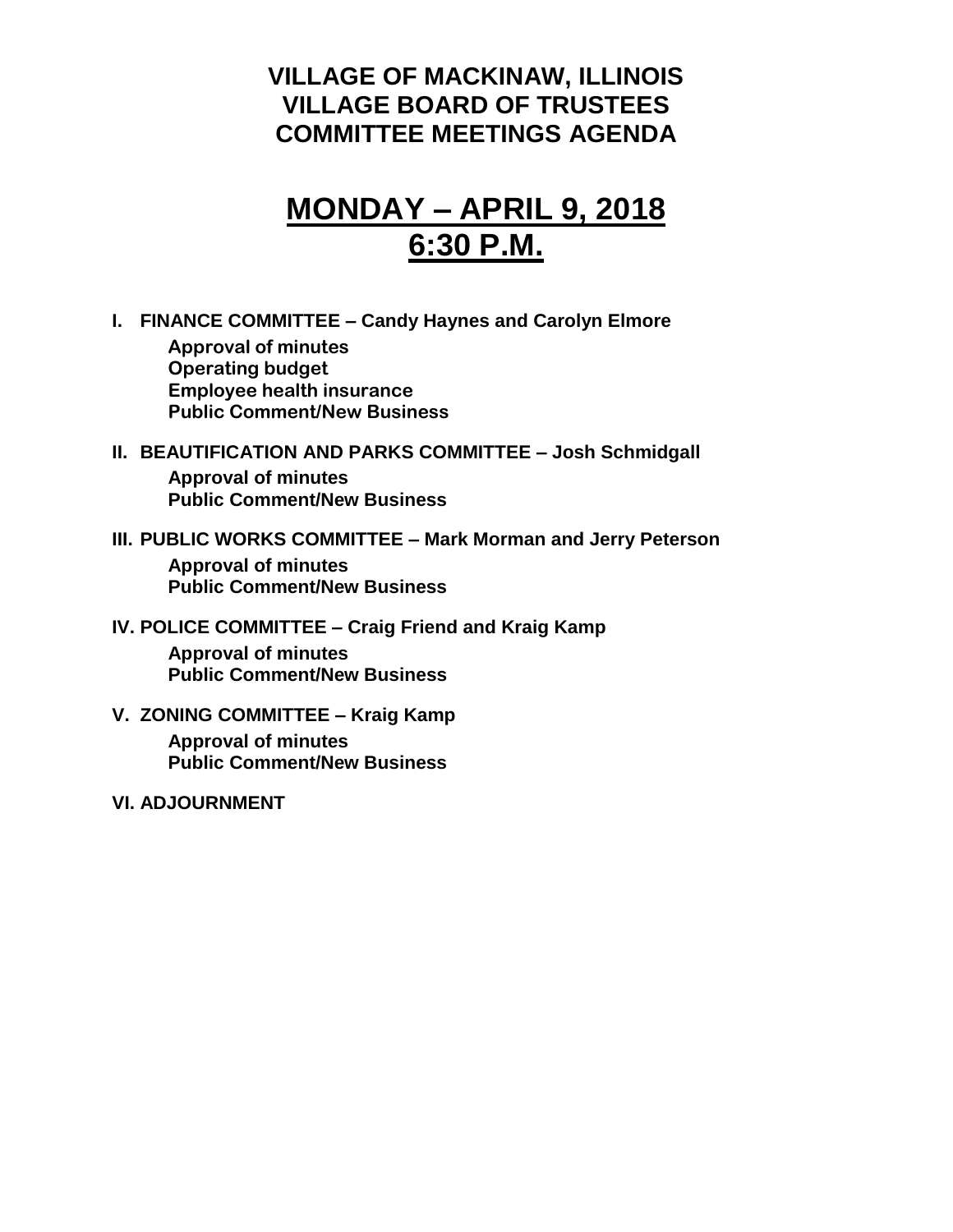## **VILLAGE OF MACKINAW, ILLINOIS VILLAGE BOARD OF TRUSTEES MEETING AGENDA MONDAY – APRIL 9, 2018 7:00 P.M.**

#### **I. CALL TO ORDER BY VILLAGE PRESIDENT**

- **I. PLEDGE OF ALLEGIANCE**
- **II. ROLL CALL**
- **III. CONSENT AGENDA ITEMS** 
	- **a. Approval of March 26, 2018 regular meeting minutes**
	- **b. Approval of Public Works department reports**
	- **c. Approval of Police department report**
	- **d. Approval of E.S.D.A. department report**
	- **e. Approval of recurring disbursements**
	- **f. Approval of Treasurer's finance packet**

#### **IV. PUBLIC COMMENT**

- **1. Dee Brown and Patty Butterfield regarding the 2019 beautification budget**
- **2. Sale of Village property along west end of Second St. next to sewer lagoons –** a representative from US Conveyor will be in attendance

#### **V. DEPARTMENT REPORTS**

- **a. Public Safety Director and Police Chief's report**
	- **1. Resignation of Bob and Sue Davies**
- **b. E.S.D.A. Coordinator's report**
- **c. Public Works Manager's report**
- **d. Treasurer's report**
	- **1. Non-recurring bills**